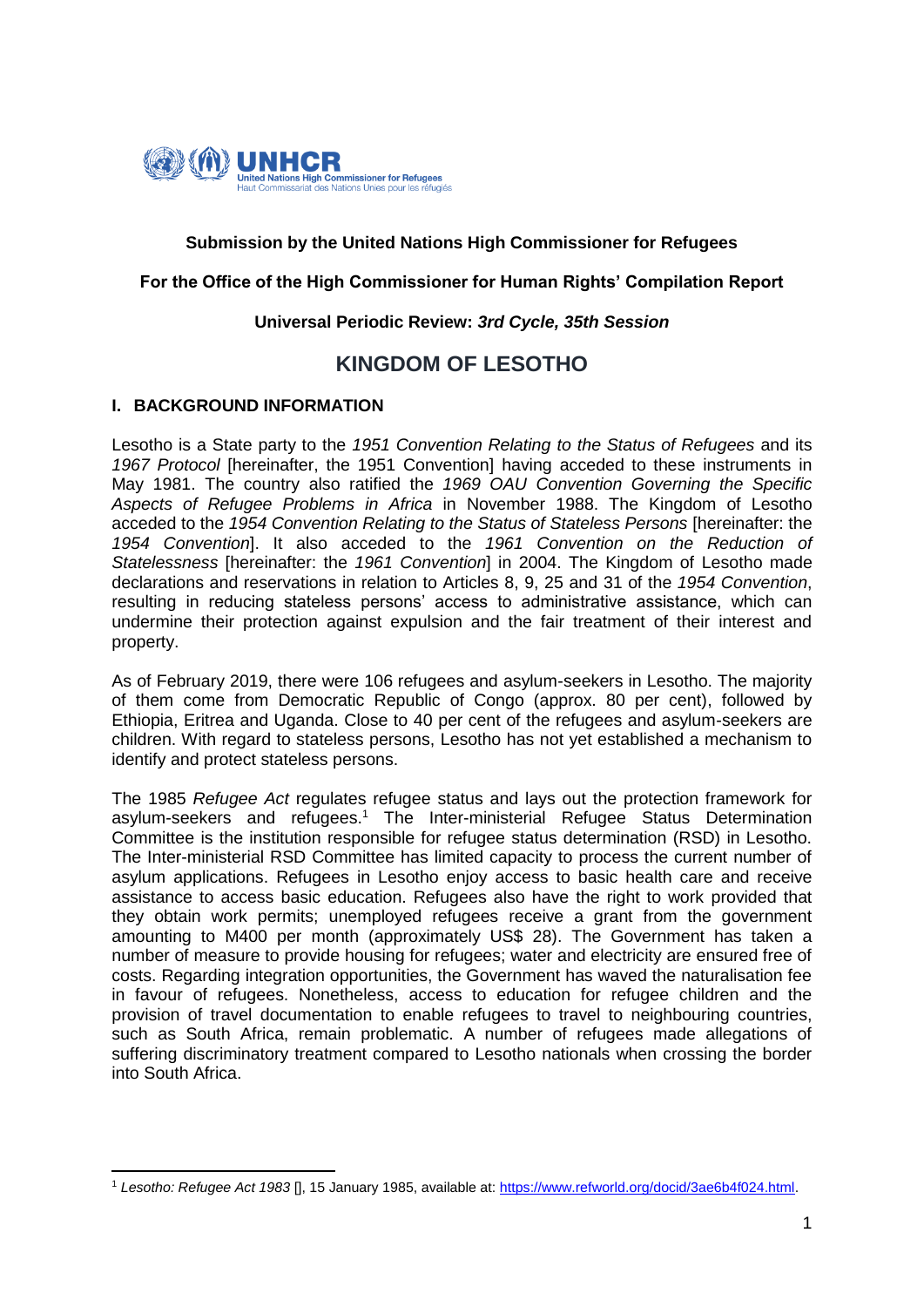# **II. ACHIEVEMENTS AND POSITIVE DEVELOPMENTS**

#### **Positive developments linked to 2nd cycle UPR recommendations**

**Linked to 2nd cycle UPR recommendation no. 113.69**: "Provide comprehensive protection for women exposed to violence." (Turkey)

Lesotho has from the asylum regime point of view provided ample protection to refugee women and girls on its territory and has fully cooperated with UNHCR in a most affable manner asylum related matters. In fact Lesotho is one of the few countries in the region that has offered to locally integrate refugees uprooted in the region on account of xenophobic attacks or political reasons.

#### **III. KEY PROTECTION ISSUES, CHALLENGES AND RECOMMENDATIONS**

#### **Challenges linked to outstanding 2nd cycle UPR recommendations**

# **Issue 1: Prevention of statelessness**

**.** 

**Linked to 2nd cycle UPR recommendation no. 113.58**: **"**Ensure that birth registration is effectively implemented and enforced by allocating sufficient human and financial resources to the National Identity and Civil Registry Department to promote the effectiveness of birth registration systems and processes" (Latvia)

It is difficult to have a concrete picture of the extent of the problem of statelessness in Lesotho in the absence of a mechanism to identify stateless persons and provide them with legal protection and favourable treatment. Stateless persons in the Kingdom of Lesotho not only lack definite legal status and protection, but they are also vulnerable to abuse and human rights violations. In addition to this, a number of practical gaps with regard to birth registration and nationality legislation further increase the risk of statelessness, particularly among children.

Birth registration rate in Lesotho is low. According to World Bank Data, 57 per cent of children are not registered or in possession of a birth certificate. Birth registration helps to prevent statelessness by establishing a legal record of where a child was born and who his or her parents are. As such, it serves as a proof of the link between the child and the country of nationality of the parents and/or the country of birth and therefore facilitates acquisition or proof of nationality for the child. In addition to the risk of statelessness, lack of birth certificate can affect the enjoyment of a range of human rights, including access to education and health care.

Lesotho's *Nationality Act* grants nationality to foundlings only at the date of their birth. The *1961 Convention* does not define an age at which a child may be considered a foundling. UNHCR interprets that, at a minimum, "the safeguard for Contracting States to grant nationality to foundlings is to apply to all young children who are not yet able to communicate accurately information pertaining to the identity of their parents or their place of birth. This flows from the object and purpose of the 1961 Convention and also from the right of every child to acquire a nationality. A contrary interpretation would leave some children stateless."<sup>2</sup>

<sup>2</sup> UNHCR, *Guidelines on Statelessness No. 4: Ensuring every child's right to acquire a nationality through Articles 1-4 of the 1961 Convention on the Reduction of Statelessness*, HCR/GS/12/04, 21 December 2012, para 58, available here:<https://www.refworld.org/pdfid/50d460c72.pdf>